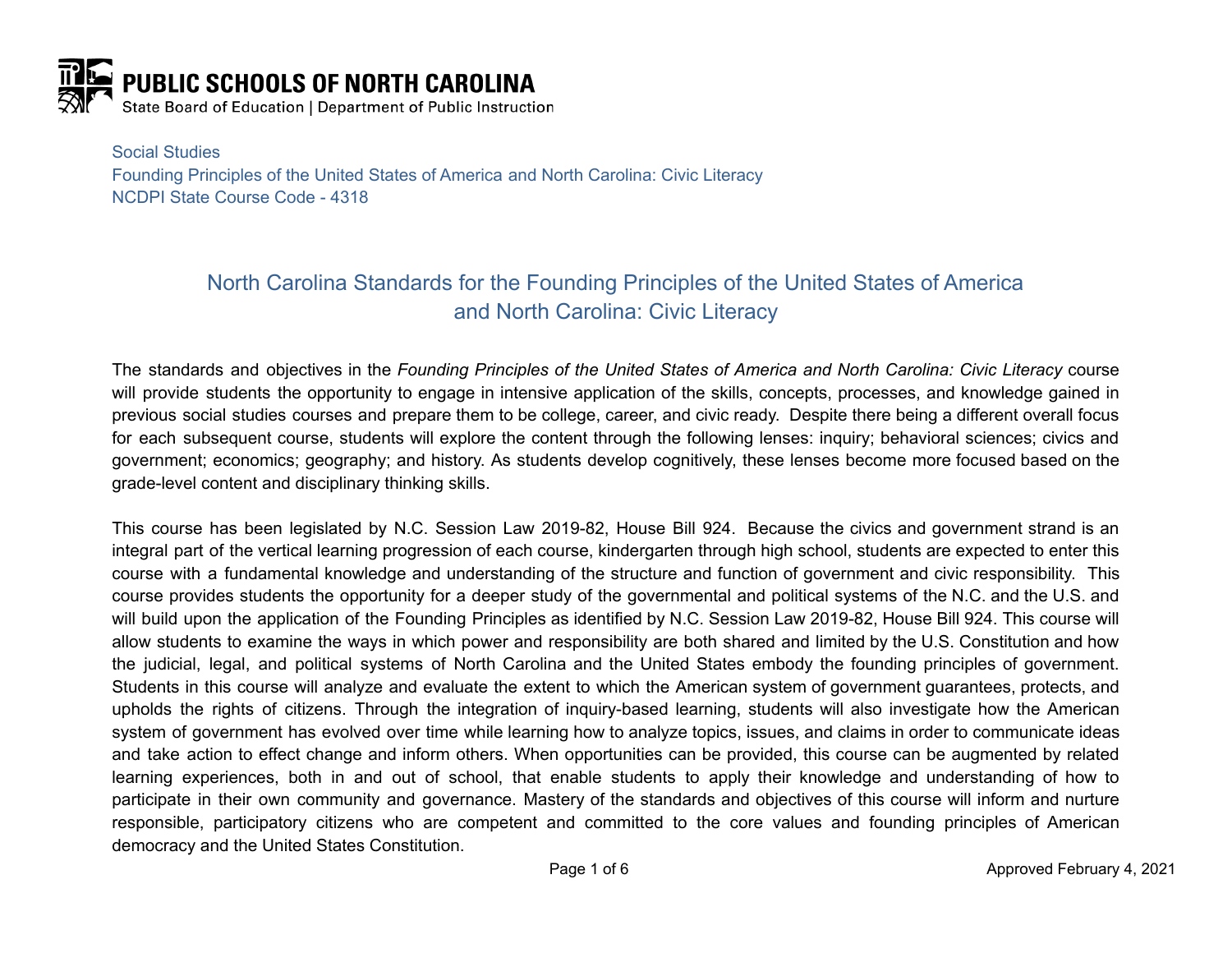These standards and objectives are not intended to be the curriculum, nor do they indicate the whole of a curriculum which will be written by a local public-school unit (LEA) or school. The standards for this course have been developed to serve as the framework which will guide each LEA in the development of the curriculum for their standard and honors level courses for Founding Principles of the United States of America and North Carolina: Civic Literacy. The standards of this course are conceptual in nature and have been organized around five disciplinary strands and a skill strand designed to promote inquiry. Every student following the North Carolina Standard Course of Study for Social Studies will engage in rigorous **academic courses inclusive of multiple ideas, viewpoints, and perspectives that prepare them with the knowledge,** understanding, and skills needed to productively live and engage in a multicultural and globally competitive society.

Note: The Inquiry Strand is a content-neutral strand that focuses on the skills necessary for students to improve their critical thinking. The Inquiry Strand comes first in the standards document because the skills outlined can and should be applied within all content in the course. The content strands are arranged alphabetically, and each represents a different social studies lens through which students should access the content.

| I-Inquiry, B - Behavioral Sciences, C&G - Civics and Government, E - Economics, G - Geography, H - History                             |                                                                                             |
|----------------------------------------------------------------------------------------------------------------------------------------|---------------------------------------------------------------------------------------------|
| Inquiry 9-12                                                                                                                           |                                                                                             |
| The Inquiry Indicators are meant to be used in concert with the content standards in any strand for each grade in the 9-12 grade band. |                                                                                             |
| Teachers should be encouraged to use these indicators in every grade level.                                                            |                                                                                             |
| Because there is no set number of indicators that should be used in any grade level, the intent is that by the end of all high school  |                                                                                             |
| courses students will have been exposed to the skills essential to developing critical thinking in social studies. For this to occur,  |                                                                                             |
| students must be exposed to inquiry indicators in each grade.                                                                          |                                                                                             |
| Category                                                                                                                               | <b>Indicator</b>                                                                            |
| Apply the inquiry                                                                                                                      | <b>I.1.1 Compelling Questions</b>                                                           |
| models to analyze and                                                                                                                  | Identify issues and problems in social studies.                                             |
| evaluate social studies                                                                                                                | Formulate questions based upon disciplinary concepts.                                       |
| topics and issues in                                                                                                                   | <b>I.1.2 Supporting Questions</b>                                                           |
| order to communicate                                                                                                                   | Identify related issues and problems related to the compelling question.                    |
| conclusions and take                                                                                                                   | Formulate supporting questions.<br>$\bullet$                                                |
| informed actions.                                                                                                                      | <b>I.1.3 Gathering and Evaluating Sources</b>                                               |
|                                                                                                                                        | Locate credible primary and secondary sources.                                              |
|                                                                                                                                        | Identify a variety of primary and secondary sources in support of compelling and supporting |
|                                                                                                                                        | questions.                                                                                  |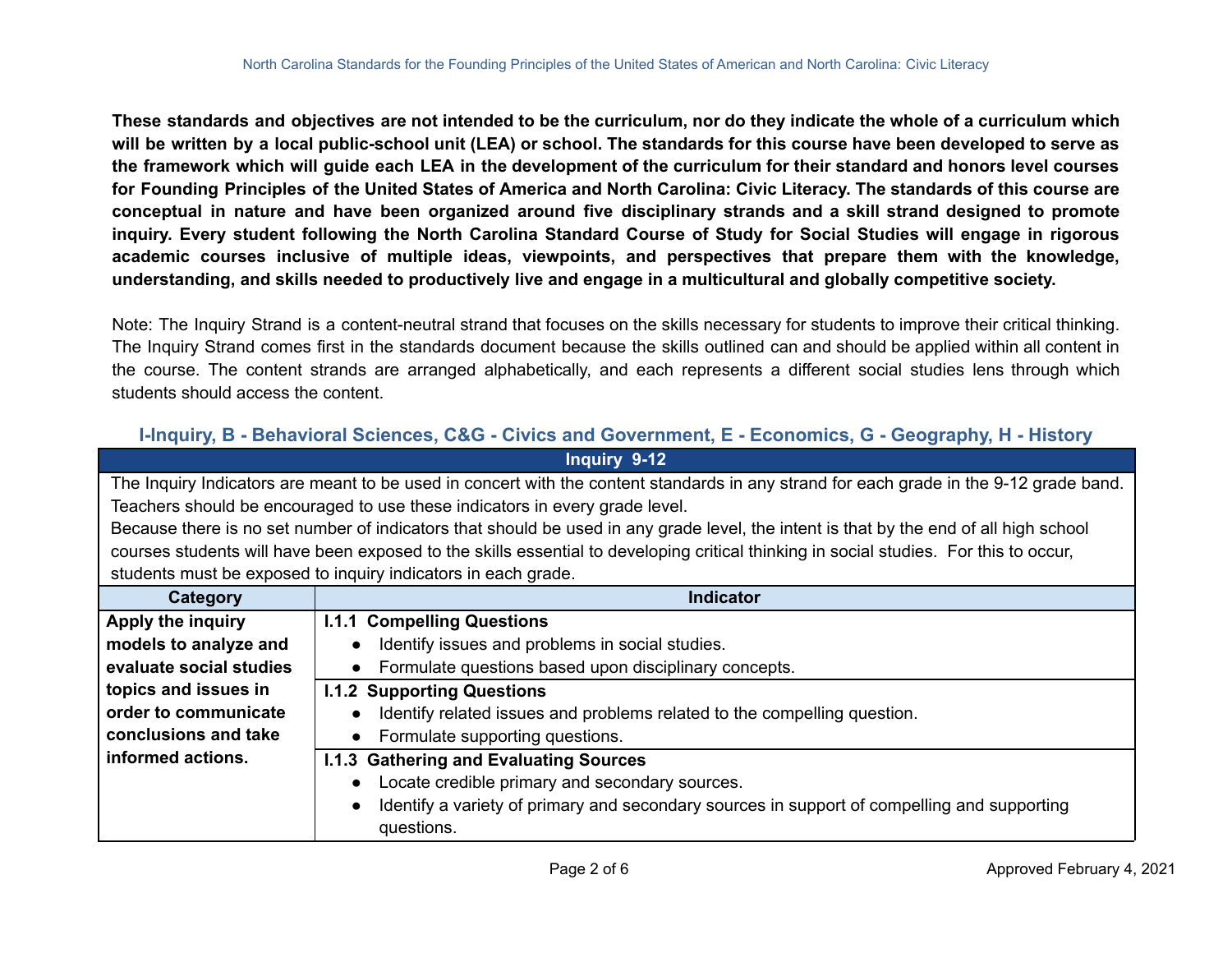|           | Summarize the central ideas and meaning of primary and secondary sources through the use of                                                                                                                                                |
|-----------|--------------------------------------------------------------------------------------------------------------------------------------------------------------------------------------------------------------------------------------------|
|           | literacy strategies.                                                                                                                                                                                                                       |
| $\bullet$ | Determine the origin, context, and bias of primary and secondary sources.                                                                                                                                                                  |
| $\bullet$ | Differentiate between facts and interpretation of sources.                                                                                                                                                                                 |
|           | Evaluate competing historical narratives and debates among historians.                                                                                                                                                                     |
|           | I.1.4 Developing Claims and Using Evidence                                                                                                                                                                                                 |
|           | Analyze data from charts, graphs, timelines, and maps.                                                                                                                                                                                     |
|           | Analyze visual, literary, and musical sources.                                                                                                                                                                                             |
|           | Examine change and continuity over time.                                                                                                                                                                                                   |
|           | Analyze causes, effects, and correlations.                                                                                                                                                                                                 |
|           | Determine the relevance of a source in relation to the compelling and supporting questions.                                                                                                                                                |
|           | <b>I.1.5 Communicating Ideas</b>                                                                                                                                                                                                           |
| $\bullet$ | Construct written, oral, and multimedia arguments.                                                                                                                                                                                         |
|           | Support arguments with evidence and reasoning while considering counterclaims.                                                                                                                                                             |
|           | Use proper formatting in citing sources for arguments.                                                                                                                                                                                     |
|           | Develop new understandings of complex historical and current issues through rigorous academic<br>discussions.                                                                                                                              |
|           | Participate in rigorous academic discussions emphasizing multiple viewpoints in which claims and<br>evidence are acknowledged, critiqued, and built upon in order to create new understandings of<br>complex historical or current issues. |
|           | <b>I.1.6 Taking Informed Action</b>                                                                                                                                                                                                        |
|           | Generate ideas through which the inquiry facilitates change.                                                                                                                                                                               |
|           | Devise a plan to enact change based on the results of the inquiry.                                                                                                                                                                         |
|           | Organize and take individual or collaborative action in order to effect change and inform others.                                                                                                                                          |
|           |                                                                                                                                                                                                                                            |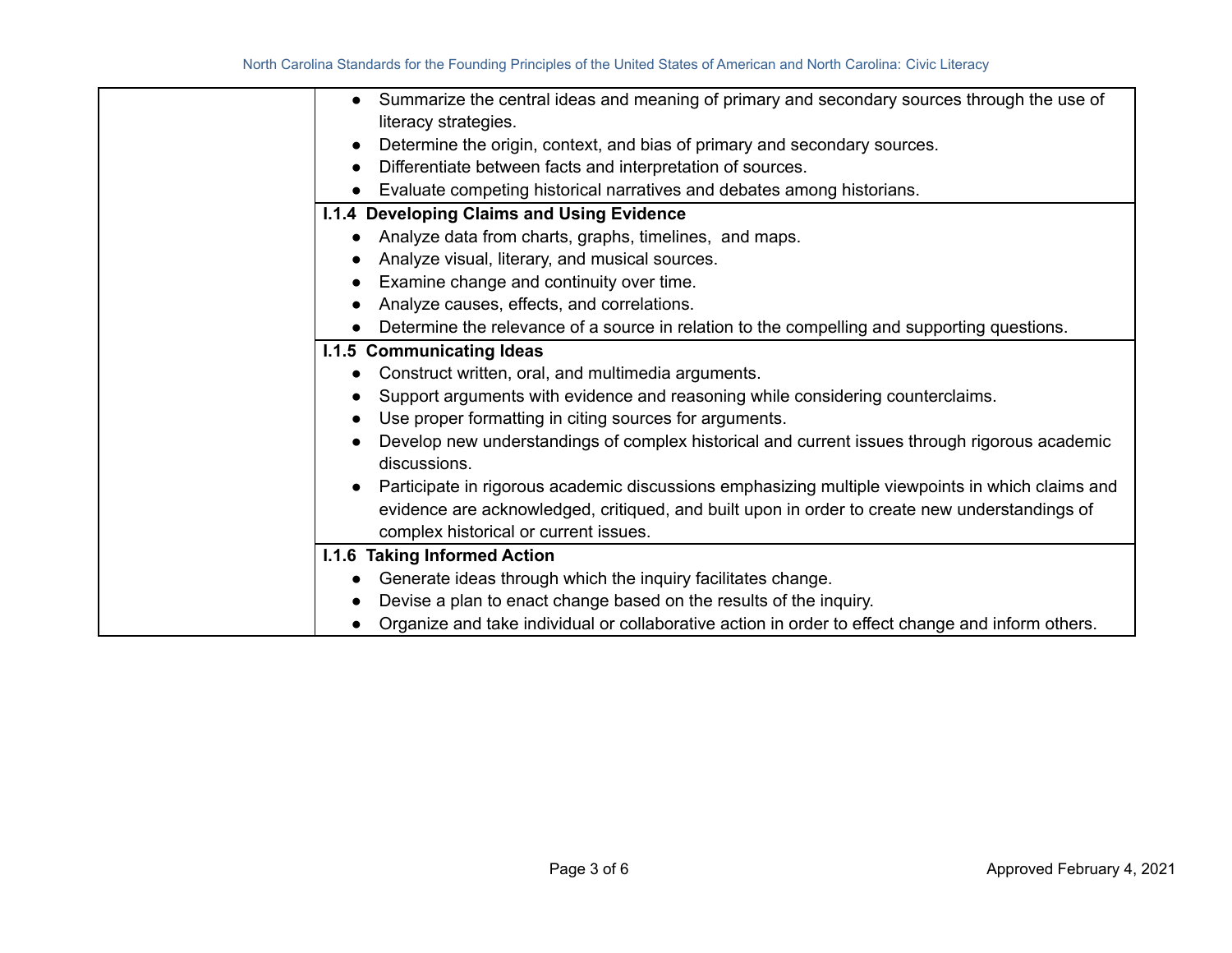#### **I-Inquiry, B - Behavioral Sciences, C&G - Civics and Government, E - Economics, G - Geography, H - History**

| <b>Behavioral Sciences</b>   |                                                                                                          |
|------------------------------|----------------------------------------------------------------------------------------------------------|
| <b>Standard</b>              | <b>Objectives</b>                                                                                        |
| <b>CL.B.1</b> Understand how | CL.B.1.1 Explain how values and beliefs influence the creation and implementation of public policy and   |
| values, beliefs, and norms   | laws.                                                                                                    |
| influence the American       | CL.B.1.2 Explain how legislation, policy, and judicial rulings reflect changing norms and values in the  |
| system of government.        | <b>United States.</b>                                                                                    |
|                              | <b>CL.B.1.3</b> Explain how the values and beliefs regarding freedom, equality, and justice have helped  |
|                              | transform the American system of government.                                                             |
|                              | CL.B.1.4 Explain how individual values and societal norms contribute to institutional discrimination and |
|                              | the marginalization of minority groups living under the American system of government.                   |

## **I-Inquiry, B - Behavioral Sciences, C&G - Civics and Government, E - Economics, G - Geography, H - History**

| <b>Civics and Government</b>    |                                                                                                                   |
|---------------------------------|-------------------------------------------------------------------------------------------------------------------|
| <b>Standard</b>                 | <b>Objectives</b>                                                                                                 |
| <b>CL.C&amp;G.1 Understand</b>  | CL.C&G.1.1 Explain the influence of the founding principles on state and federal decisions using primary          |
| the impact of the founding      | and secondary source documents.                                                                                   |
| principles of the United        | CL.C&G.1.2 Critique the consistency with which federal policies, state policies, and Supreme Court                |
| States on federal and           | decisions have upheld the founding principles.                                                                    |
| state government.               |                                                                                                                   |
| <b>CL.C&amp;G.2</b> Analyze the | CL.C&G.2.1 Compare how national, state, and local governments maintain order, security, and protect               |
| roles of the branches of        | individual rights.                                                                                                |
| government at the federal,      | CL.C&G.2.2 Explain how the principle of federalism impacts the actions of state and local government.             |
| state, and local levels.        | <b>CL.C&amp;G.2.3</b> Differentiate between the types of local governments in order to understand the role,       |
|                                 | powers, and functions each plays within an intergovernmental system.                                              |
|                                 | <b>CL.C&amp;G.2.4</b> Compare the federal government of the United States to various types of governments         |
|                                 | around the world in terms of balancing security and the protection of rights.                                     |
| <b>CL.C&amp;G.3</b> Analyze the | <b>CL.C&amp;G.3.1</b> Differentiate citizenship and civic participation in terms of responsibilities, duties, and |
| various responsibilities of     | privileges of citizens.                                                                                           |
| individuals living in the       | CL.C&G.3.2 Compare strategies used by individuals to address discrimination, segregation,                         |
| United States in terms of       | disenfranchisement, reconcentration, and other discriminatory practices that have existed in the United           |
| citizenship, civic              | States.                                                                                                           |
| participation, and the          |                                                                                                                   |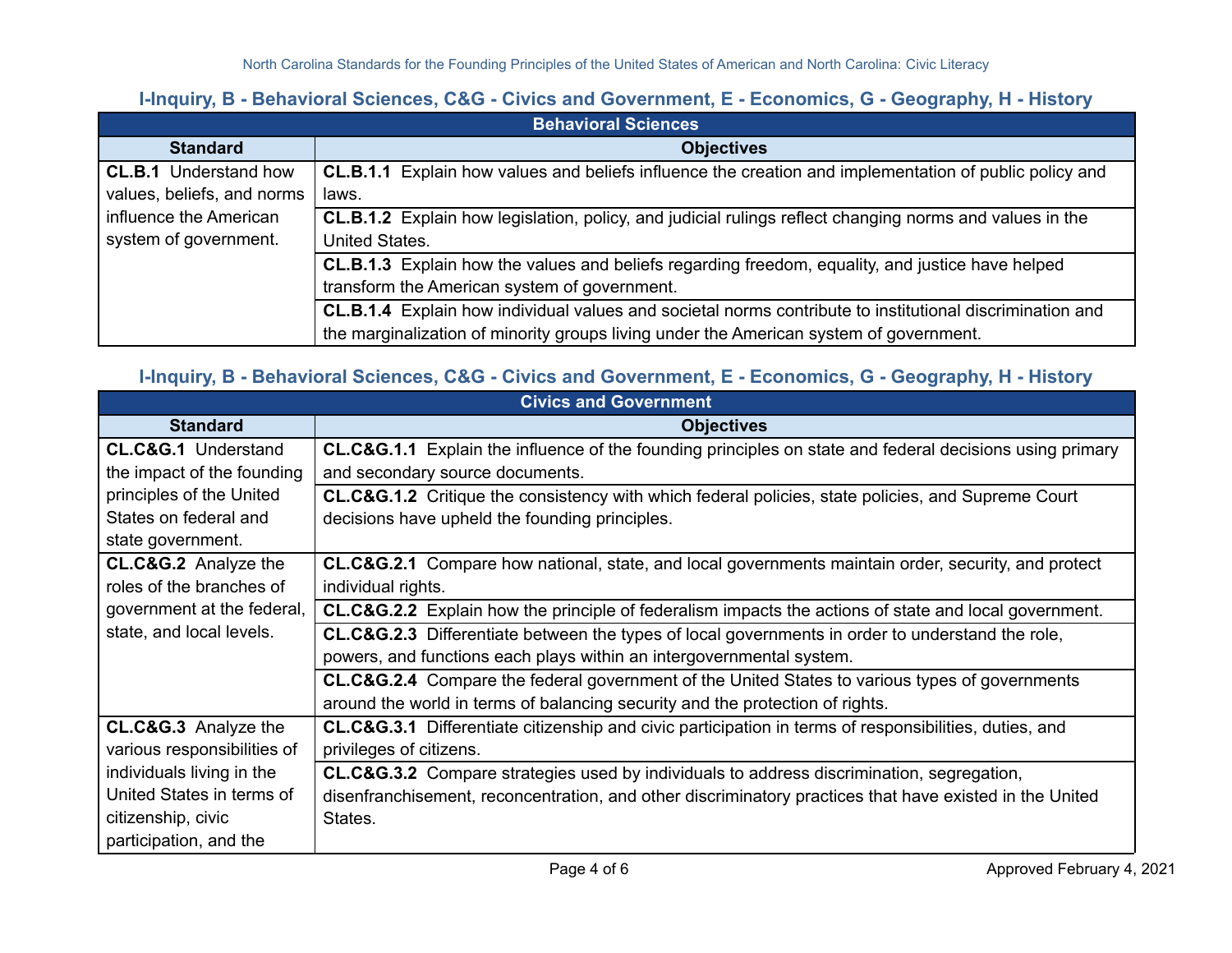| political process.                                                                                                                                                                 | <b>CL.C&amp;G.3.3</b> Summarize the changes in process, perception, and the interpretation of United States           |
|------------------------------------------------------------------------------------------------------------------------------------------------------------------------------------|-----------------------------------------------------------------------------------------------------------------------|
|                                                                                                                                                                                    | citizenship and naturalization.                                                                                       |
|                                                                                                                                                                                    | <b>CL.C&amp;G.3.4</b> Compare citizenship in the American constitutional democracy to membership in other             |
|                                                                                                                                                                                    | types of governments.                                                                                                 |
|                                                                                                                                                                                    | CL.C&G.3.5 Explain how the two-party system has shaped the political landscape of the United States.                  |
|                                                                                                                                                                                    | <b>CL.C&amp;G.3.6</b> Distinguish the relationship between the media and government in terms of the                   |
|                                                                                                                                                                                    | responsibility to inform the American public.                                                                         |
|                                                                                                                                                                                    |                                                                                                                       |
|                                                                                                                                                                                    | CL.C&G.3.7 Assess the effectiveness of the election process at the national, state, and local levels.                 |
| <b>CL.C&amp;G.4</b> Analyze how<br>the judicial, legal, and<br>political systems of the<br>United States and North<br>Carolina embody the<br>founding principles of<br>government. | <b>CL.C&amp;G.4.1</b> Differentiate the judicial systems of the United States and North Carolina in terms of          |
|                                                                                                                                                                                    | structure, jurisdiction, and how each provides for equal protection.                                                  |
|                                                                                                                                                                                    | CL.C&G.4.2 Differentiate the structure and function of state and federal courts in order to understand the            |
|                                                                                                                                                                                    | adversarial nature of each.                                                                                           |
|                                                                                                                                                                                    | <b>CL.C&amp;G.4.3</b> Exemplify how the constitutions of the United States and North Carolina have been               |
|                                                                                                                                                                                    | interpreted and applied since ratification.                                                                           |
|                                                                                                                                                                                    | CL.C&G.4.4 Assess how effective the American system of government has been in ensuring freedom,                       |
|                                                                                                                                                                                    | equality, and justice for all.                                                                                        |
|                                                                                                                                                                                    | <b>CL.C&amp;G.4.5</b> Summarize the importance of both the right to due process of law and the individual rights      |
|                                                                                                                                                                                    | established in the Bill of Rights in the American legal system.                                                       |
|                                                                                                                                                                                    | <b>CL.C&amp;G.4.6</b> Critique the extent to which women, indigenous, religious, racial, ability, and identity groups |
|                                                                                                                                                                                    | have had access to justice as established in the founding principles of government.                                   |

## **I-Inquiry, B - Behavioral Sciences, C&G - Civics and Government, E - Economics, G - Geography, H - History**

| <b>Economics</b>           |                                                                                                      |
|----------------------------|------------------------------------------------------------------------------------------------------|
| <b>Standard</b>            | <b>Objectives</b>                                                                                    |
| CL.E.1 Understand the      | CL.E.1.1 Explain how the role federal and state governments play in economic decision-making impacts |
| role of government in both | economic mobility, status, and quality of life of individuals living in America.                     |
| federal and state          | <b>CL.E.1.2</b> Summarize the role of the United States and North Carolina in the world economy.     |
| economies.                 |                                                                                                      |